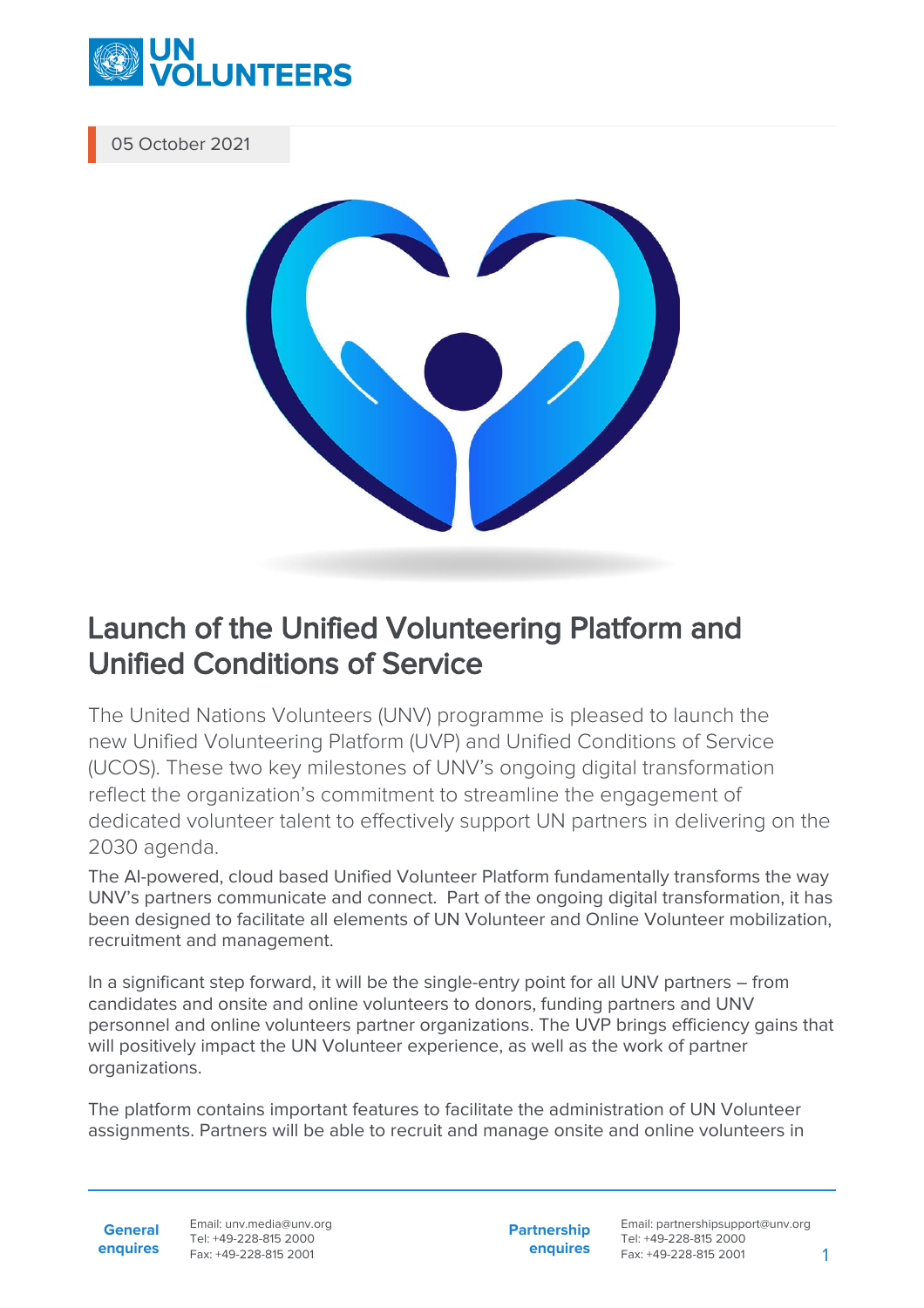

one place. Users will also be able to request direct recruitment, extensions and reassignment, among other things, while all tasks requiring attention are captured in one dashboard.

For troubleshooting, the UVP also contains embedded online guidance tools and is supported by UNV's AI Chatbot, Voli, which can also log service tickets for escalation to UNV personnel.

Over the coming months, UNV will be running run practical training sessions for UN partners, covering important topics such as how to request volunteers by creating a description of assignment, track recruitments, evaluate candidates and confirm assignment durations.

The Unified Volunteering Platform and Unified Conditions of Service deliver a massive leap in policy innovation and business processes simplification and efficiencies for our UN and funding partners, UN Volunteers, candidates and UNV staff. They are a reflection of UNV's commitment to better serve UN partners, and leverage digital tools and frontier technologies to help deliver the 2030 agenda. --Olga Zubritskaya-Devyatkina, Chief, Volunteer Solutions Section

To coincide with the UVP and following a thorough consultation and review process, UNV has also launched Unified Conditions of Service.

These align volunteer entitlements across all assignment categories and include 18 main changes. UN partners were consulted via the UN Human Resources network and a detailed analysis of all entitlement components.

Why new and unified Conditions of Service? The delivery of the new Conditions of Service achieves two major objectives: firstly, to streamline the administration of volunteers, with minimal changes to the proforma costs and entitlement packages, and, secondly, to strengthen equity across UN Volunteer entitlements.

An updated and workable instrument, the revised policy not only responds to the changing needs of volunteers, but also ensures UNV remains an attractive, cost-effective source of talent for UN partners.

We are grateful to the German Federal Ministry for Economic Cooperation and

**General**

**enquires** Fax: +49-228-815 2001 Email: unv.media@unv.org Tel: +49-228-815 2000

**Partnership enquires**

Email: partnershipsupport@unv.org Tel: +49-228-815 2000 Fax: +49-228-815 2001 2